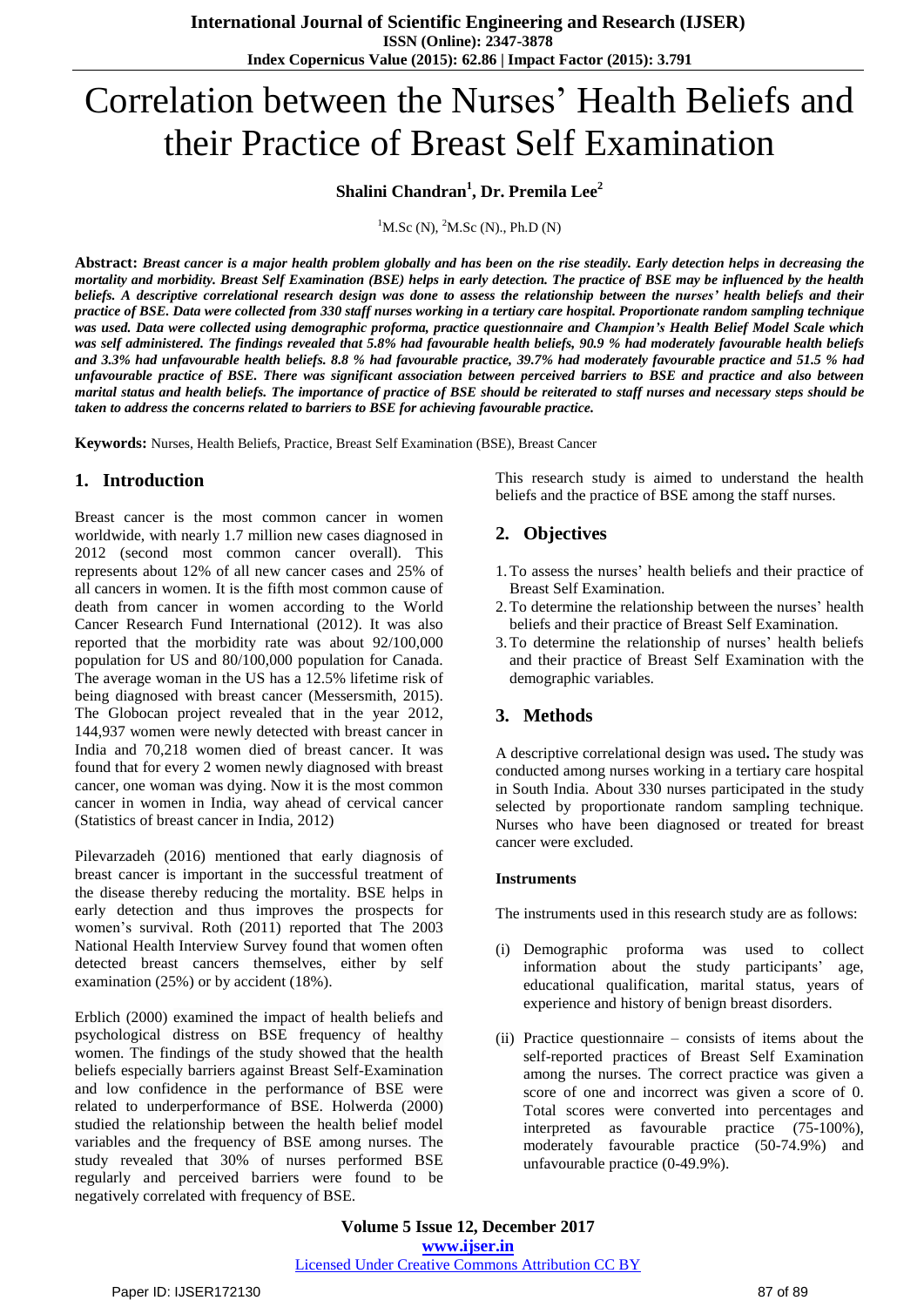(iii) The Champion's Health Belief Model Scale (1993) developed by Ms. Victoria Champion was used to assess the health beliefs of the nurses. This selfadministered questionnaire consists of 42 items addressing the variables that are perceived susceptibility (5 items), perceived seriousness (7 items), perceived benefits (6 items), perceived barriers (6 items), confidence (11 items) and health motivation (7 items). Each variable was measured in a distinct sub-scale that examines participants' perception of susceptibility to breast cancer, belief in the seriousness of the threat of breast cancer to themselves, benefits of Breast Self Examination, barriers to Breast Self Examination, their confidence in performing Breast Self Examination and health motivation.

A 5-point Likert scale with answers ranging from strongly disagree to strongly agree was used to assess these variables. Negative scoring was done for the items in the barrier subscale. Subscale scores were converted into percentages and interpreted as high (75-100%), moderate (50-74.9%) and low (0-49.9%). Total scores were converted into percentages and interpreted as favourable health beliefs (75-100%), moderately favourable health beliefs (50-74.9%) and unfavourable health beliefs (0- 49.9%).

Champion Health Belief Model Scale is a standardised tool with documented validity and reliability. This study was conducted after obtaining permission from the concerned authorities. Data were collected after obtaining written informed consent from the nurses. A pilot study was conducted to check the feasibility of the study.

## **4. Results and Discussion**

Majority (57.3%) of the subjects were in the age group of 20 to 30 years, followed by those in the age group of 30 to 40 years (34.5%). Most of the subjects (85.5%) had completed Diploma in Nursing and the rest (14.5%) had completed BSc degree in Nursing. About 60.6% of the sample sizes were married while 38.5% were single. The years of experience as staff nurses revealed that 45.8% had 5 or less than 5 years of experience and 27.6% had more than 10 years of experience. It was found that majority (96.1%) had reported of having no history of benign breast disorders and the rest (3.9%) reported of having history of benign breast disorders.

Figure 1 shows that 8.8% had favourable practice, 39.7% had moderately favourable practice and 51.5% had unfavourable practice of BSE. A similar study done by Holwerda (2000) revealed that 30% of nurses performed BSE regularly and Tastan (2011) reported that 47.2% of nurses performed BSE regularly.



Self-Examination

Figure 2 shows that 5.8% had favourable health beliefs, 90.9% had moderately favourable and 3.3% had unfavourable health beliefs.



**Figure 2:** Distribution According to Overall Health Beliefs

Figure 3 reveals that 69.1% had low perceived susceptibility to breast cancer, 59.1% had medium perceived seriousness to the threat of breast cancer, 70.6% had high perceived benefits of Breast Self Examination, 63.3% had low perceived barriers to Breast Self Examination, 53.3% had high confidence to perform Breast Self Examination and 71.8% had high health motivation.